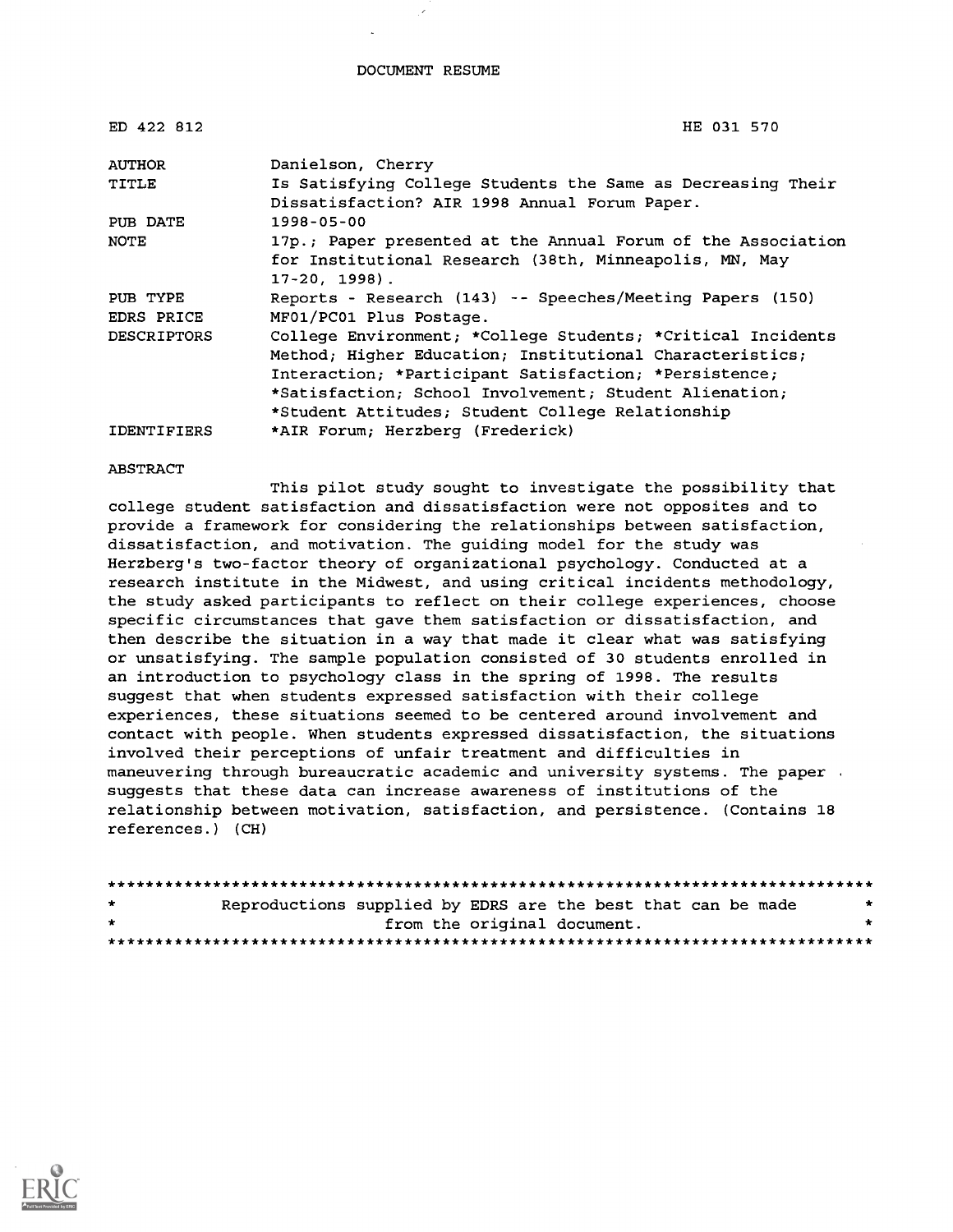# Is Satisfying College Students the same as Decreasing Their Dissatisfaction?

Cherry Danielson Graduate Research Associate University of Michigan

270  $Hz \times 31$ 

| PERMISSION TO REPRODUCE AND   |  |
|-------------------------------|--|
| DISSEMINATE THIS MATERIAL HAS |  |
| BEEN GRANTED BY               |  |

AIR

1

TO THE EDUCATIONAL RESOURCES<br>
INFORMATION CENTER (ERIC)

| U.S. DEPARTMENT OF EDUCATION<br>Office of Educational Research and Improvement<br>EDUCATIONAL RESOURCES INFORMATION : |  |
|-----------------------------------------------------------------------------------------------------------------------|--|
| <b>CENTER (ERIC)</b><br>EV This document has been reproduced as<br>received from the person or organization           |  |
| originating it.                                                                                                       |  |

Minor changes have been made to improve reproduction quality.

Points of view or opinions stated in this document do not necessarily represent official OERI position or poky.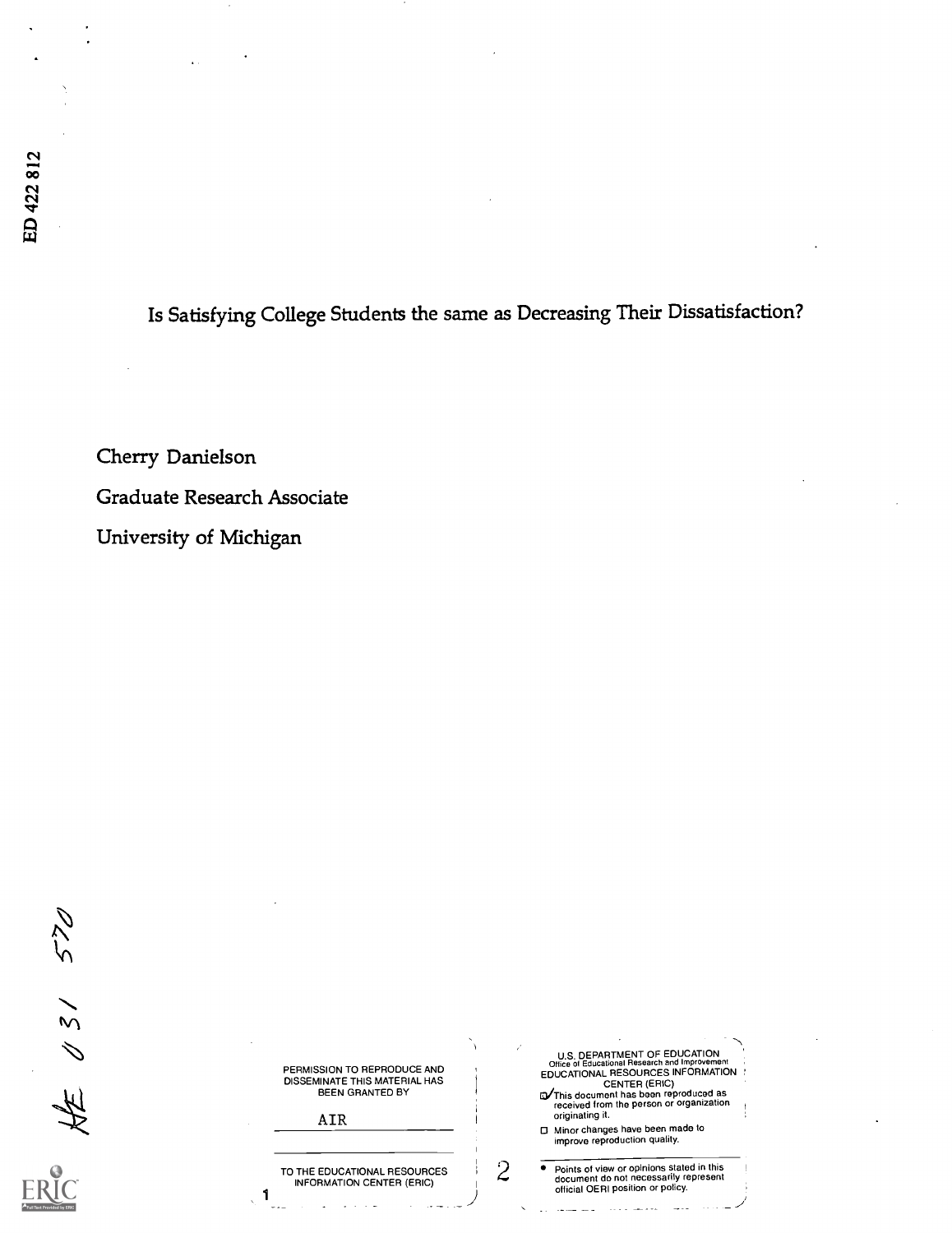

This paper was presented at the Thirty-Eighth Annual Forum of the Association for Institutional Research held in Minneapolis, Minnesota, May 17-20, 1998. This paper was reviewed by the AIR Forum Publications Committee and was judged to be of high quality and of interest to others concerned with the research of higher education. It has therefore been selected to be included in the ERIC Collection of AIR Forum Papers.

> Dolores Vura Editor AIR Forum Publications

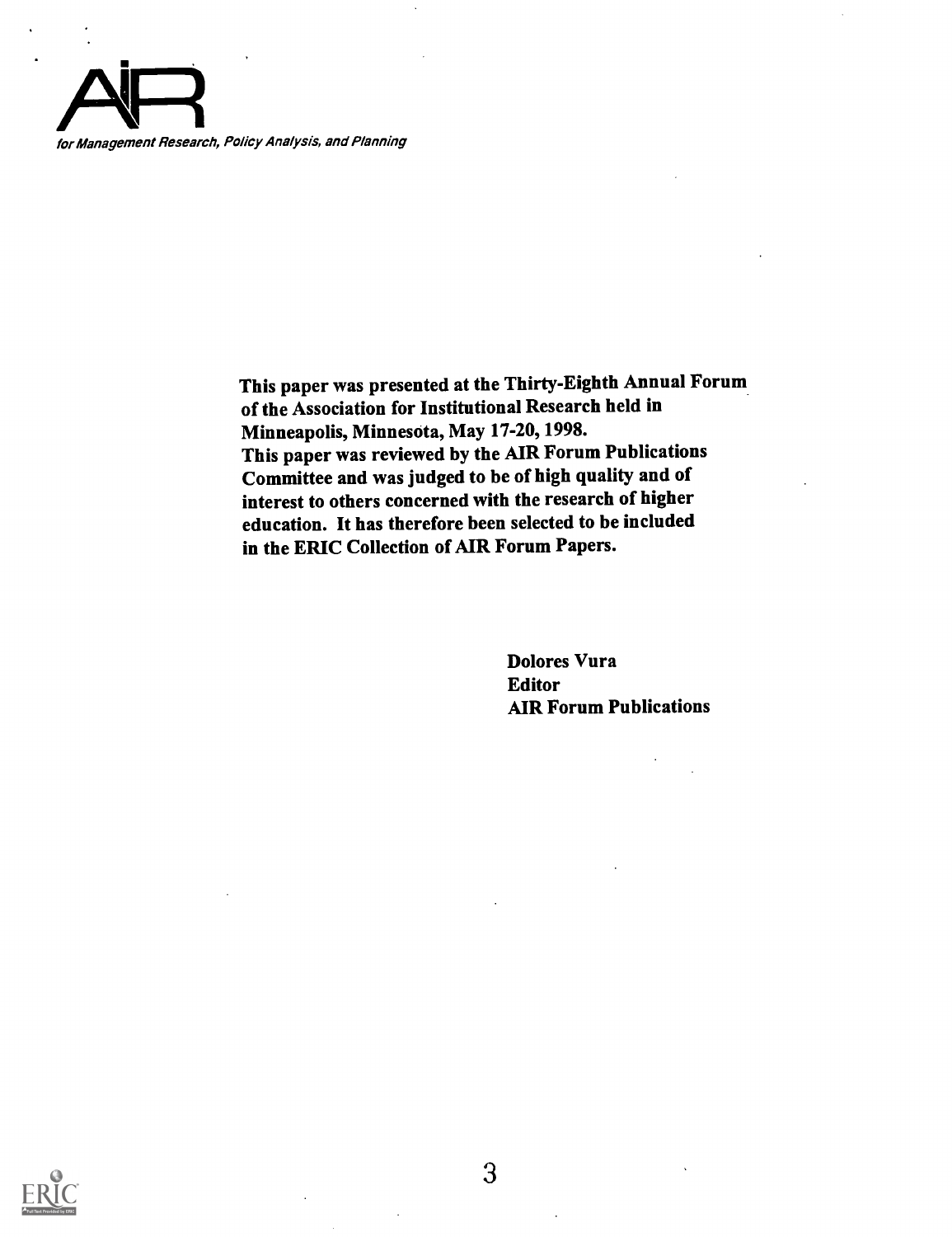## Is Satisfying College Students the same as Decreasing Their Dissatisfaction?

Cherry Danielson Graduate Research Associate University of Michigan

## Decreasing Student Dissatisfaction May Not Lead to Satisfaction Abstract

Many institutions endeavor to be responsive to the areas of student dissatisfaction in an effort to increase satisfaction. But what if the opposite of satisfaction is not dissatisfaction? What if the causes and outcomes of each were different? If these two are not on a continuum, how would that affect the data collection and interpretation that institutional researchers engage in? Using Herzberg's model, this study looks at the ramifications of satisfaction and dissatisfaction as parallel factors. It provides a framework for considering the relationships between satisfaction, dissatisfaction, and motivation.

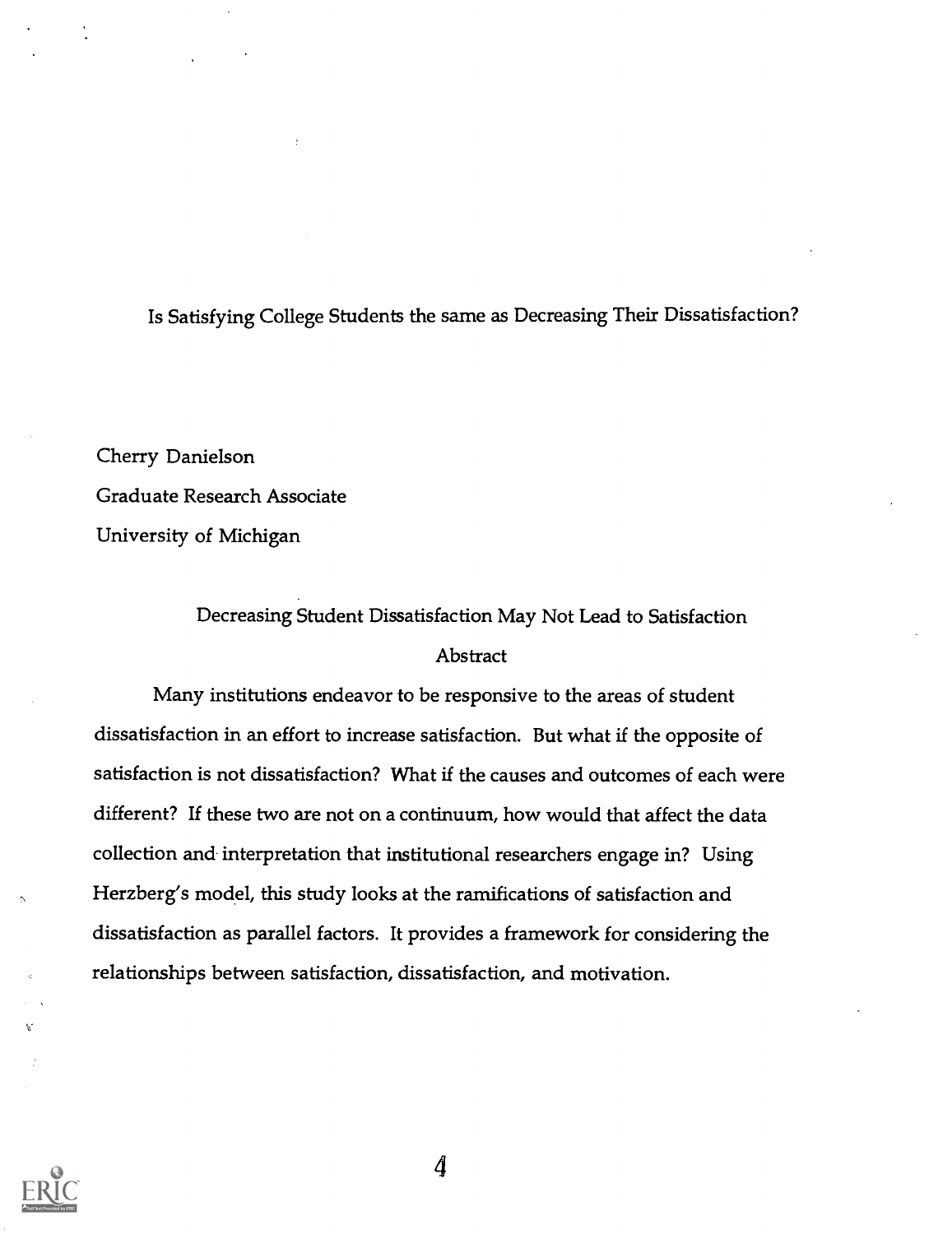Is Satisfying College Students the Same as Decreasing Their Dissatisfaction?

The pressures of knowing relevant information to assist decision-making have caused colleges and universities to survey, interview, and question students about a wide range of information and experiences. As competition for quality students among institutions increases, students satisfaction and persistence have become key issues. Colleges and universities endeavor to be responsive to student dissatisfaction in an effort to increase their satisfaction. They also utilize student satisfaction responses to better understand institutional effectiveness. But what if the opposite of satisfaction is not dissatisfaction? What if the determinants of each were different? Satisfaction scales assume that levels of satisfaction and dissatisfaction complete a full spectrum of a single construct. If these are two separate constructs and not on a continuum, how would that affect the data collection and interpretation in which institutional researchers engage? This research investigates this possibility and seeks to begin discussion on the ramifications of a two-factor model of satisfaction and dissatisfaction.

#### Literature Review

In the process of reading literature on student satisfaction and persistence, I noticed that an anomaly occurred with some regularity. Although this anomaly was identified by authors, they offered no explanation for its existence. Before elaborating on these anomalies, I will first digress and explain the "lens" through which I viewed this literature.

#### Guiding Model for Review

Herzberg 's (1987a) two factor theory comes out of the organizational psychology literature and was developed as a theory of motivation and its relationship to job satisfaction. From data gathered in the business sector, Herzberg

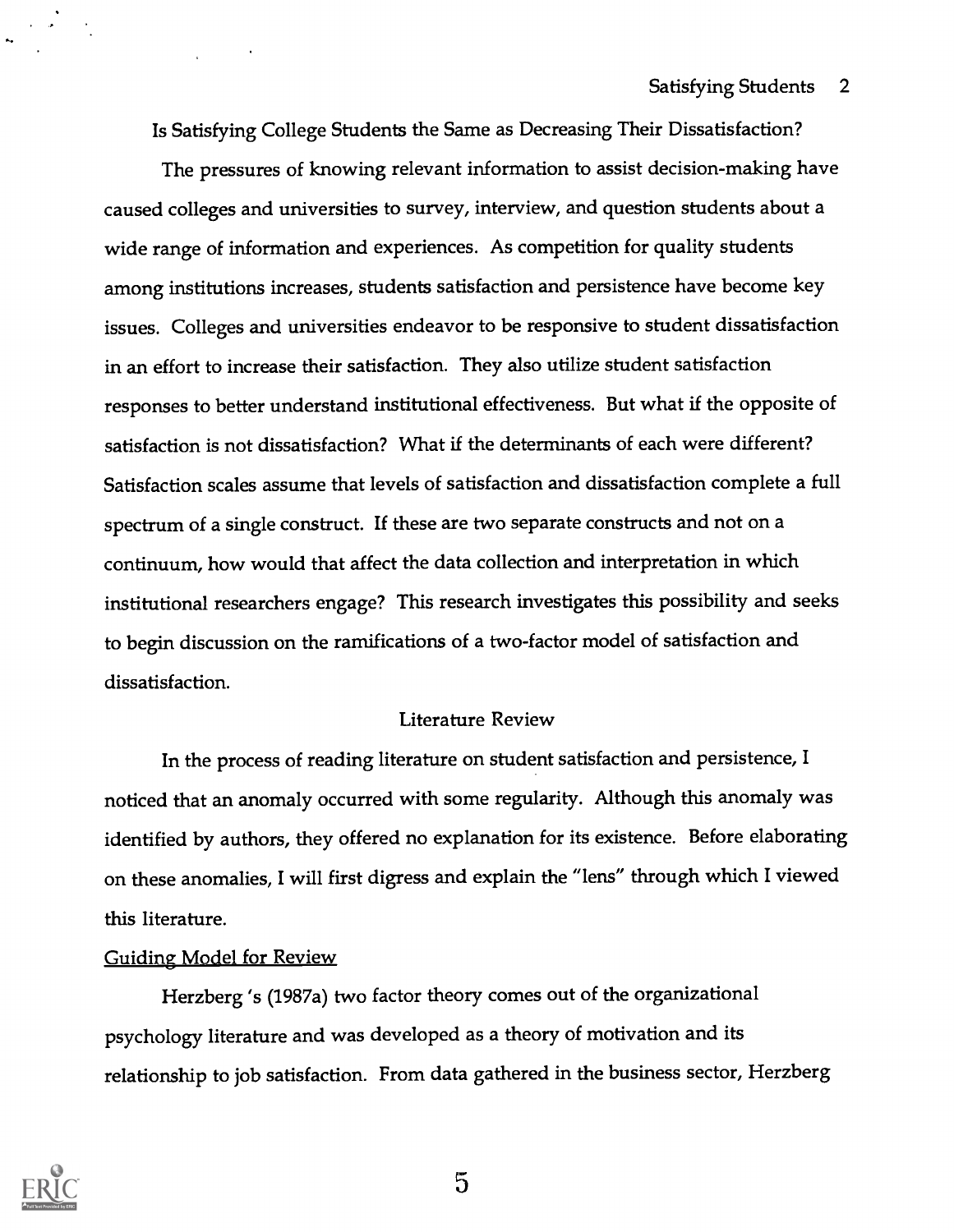gathered data suggested that there were two factors associated with satisfaction and dissatisfaction that he labeled hygiene and motivators. He used the labels hygiene and motivators because they expressed the function of the factors.

Hygiene variables related to working conditions, wages, job status, company policies, and supervisors. Herzberg claimed that these variables are essentially associated with pain avoidance, which is found in the lower levels of hierarchical theories of motivation. They are short term in nature, have an escalating zero point, and have no motivating capabilities. This theory suggests that in the workplace dissatisfaction results when these basic needs are not adequately met . But, if these needs are met, they reduce the dissatisfaction only for a time.

Motivator variables affect the levels of satisfaction. They include personal achievement, recognition, work itself, responsibility, advancement in competence, and psychological growth. Over and over, Herzberg drummed the importance of separating the motivators from the hygienes (Herzberg, 1984a, 1984b, 1985, 1987a, 1987b, 1987c), depending on whether one is examining satisfaction or dissatisfaction. He said that you don't want to make the mistake of trying to motivate through the use of hygienes. Real motivation comes from within a person. Herzberg clarified that employers cannot offer motivation, but they can provide the conditions for the employees to achieve so they will become motivated.

Herzberg suggested that hygiene factors are preconditions for job satisfaction which is similar to the concept of Maslow's hierarchy of needs. Although workers cannot be satisfied by having hygiene factors met, unfulfilled hygiene factors can prevent workers from being satisfied. Motivators can only satisfy workers when their hygiene needs are fulfilled.

This study suggests that the college experience could be thought of in these

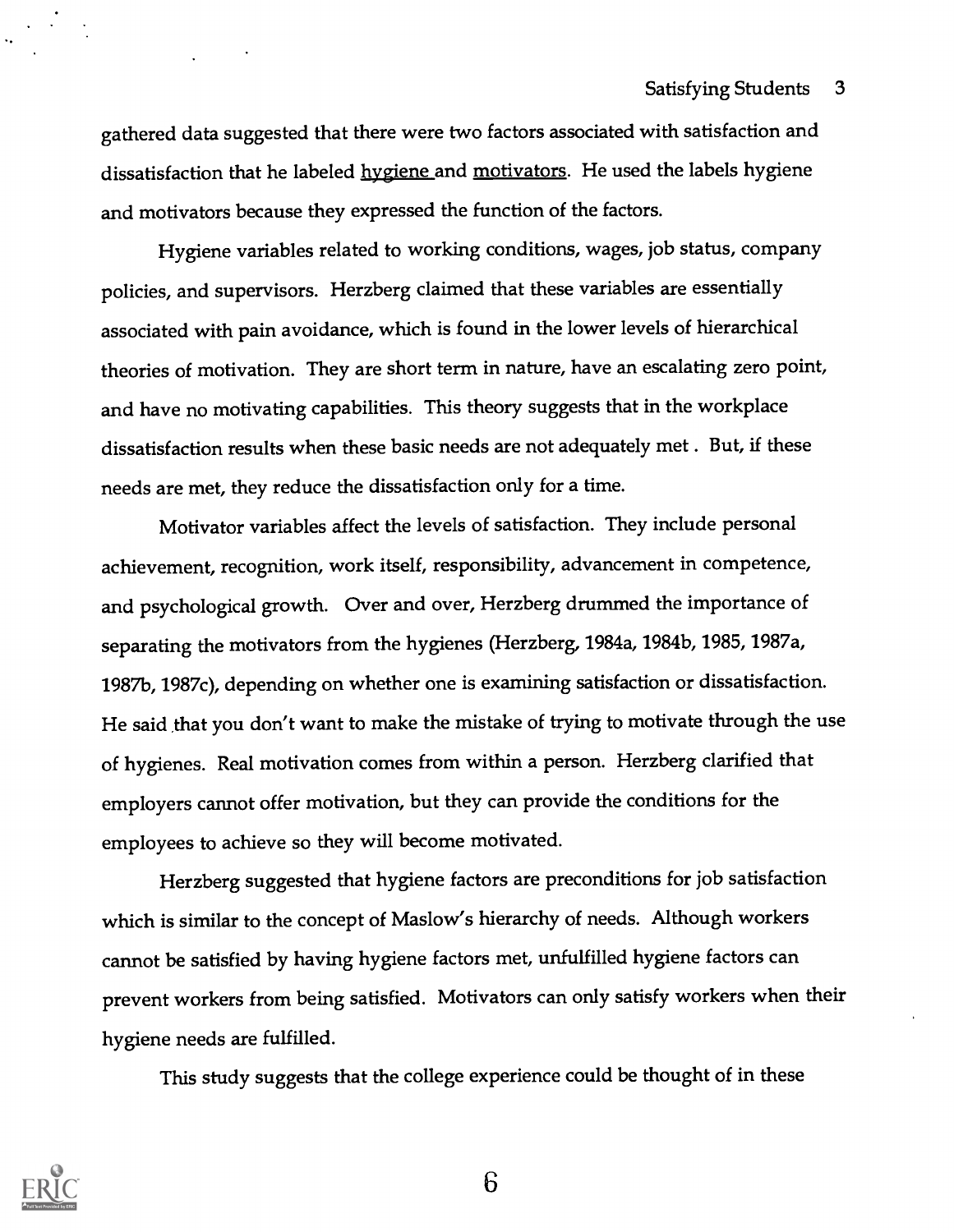same ways. The basic principles of this theory would be: 1) Students are satisfied through intrinsic and motivating factors, and 2) Improving issues underlying dissatisfaction will decrease the dissatisfaction but it will not necessarily result in satisfaction or have a motivating affect on students.

#### A New Perspective

If this is valid, then the way that student data has been interpreted needs to be adjusted. What if colleges and universities would look at the data they gather with these two factors in mind? Consider what is available in the data files of institutions. The theories and methodology of collecting these data on college students have been influenced by years of research. Pascarella and Terenzini's (1991) literature review across twenty years of studies focused on what changes occur while students are in college. When considering these areas of change, it is reasonable to ask how satisfaction and motivation of students affect change?

Many studies have delved into identifying variables that contribute to a better understanding of persistence to graduation, retention, and attrition (Cabrera et al., 1992; Christie & Dinham, 1991; Ethington, 1990; Kaufman & Creamer, 1991; Krotseng, 1992). In all of them are internal issues that contribute to the persistence of students. They include: academic self-concept, degree aspirations, goals, desire for recognition, and expectations for success. These internal issues fit into the definition of motivators. While extrinsic variables, especially financial, can create a reason that students cannot attend an institution, they do not motivate the student to persist, although they do alleviate critical situations. This more accurately describes a hygiene factor.

To rethink what it means to have two factors of satisfaction and dissatisfaction is important because it can affect the interpretation given to statistics. Colleges often focus on hygiene issues, assuming that satisfaction/dissatisfaction are linear and a

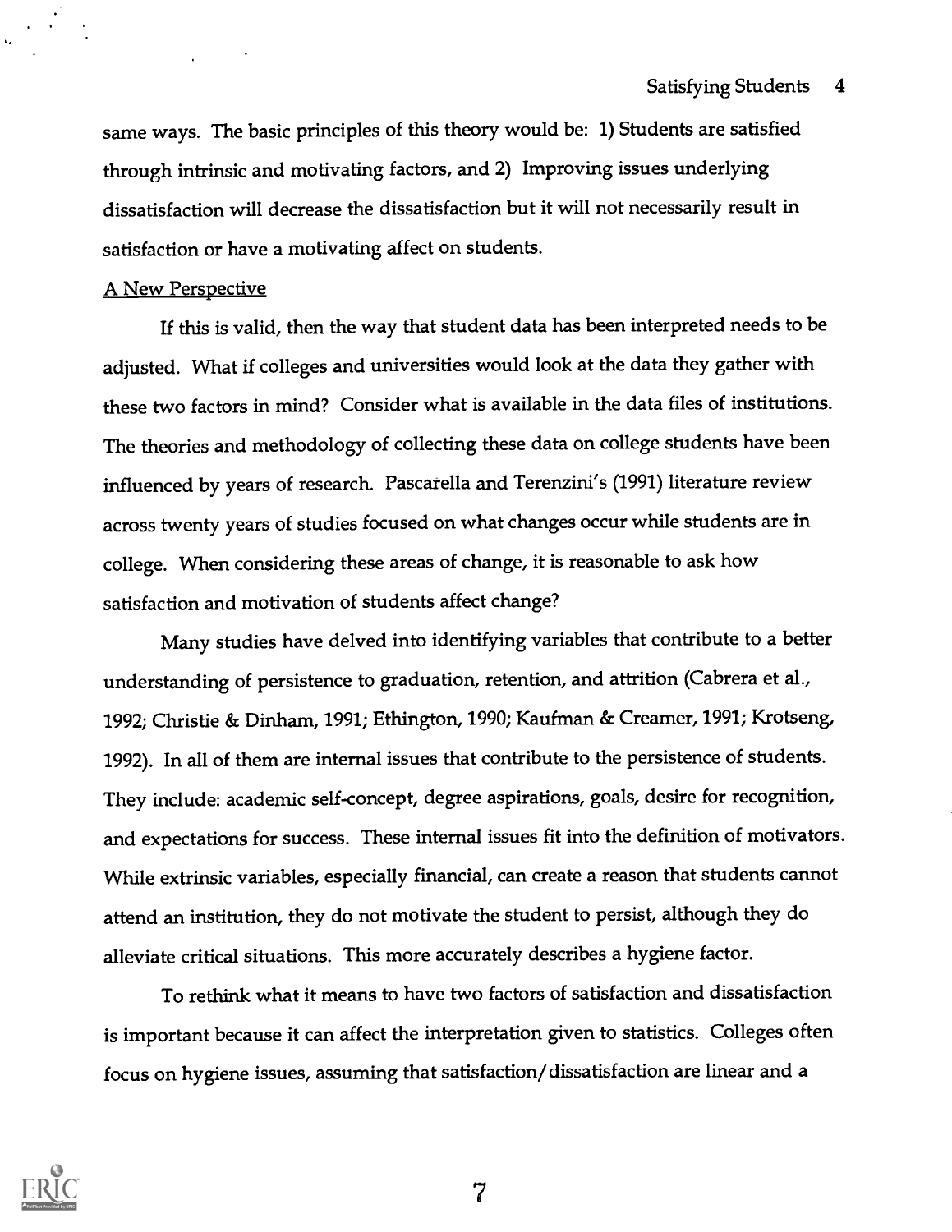single factor. Typically, they seek to measure this by using satisfaction surveys to discover what is satisfactory and dissatisfactory about the institution. In response to survey results, they allocate money to improve the campus, adjust the hours of the bookstore, improve the library technology, and increase scholarships for students. They assume that these types of measures will increase enrollment and lower attrition. Using a two factor model, as these hygiene issues are improved, the dissatisfaction goes down, but that does not necessarily motivate students to do well, persist, or improve their satisfaction. Institutions could begin to look at both of these factors and glean the information that is appropriate from each.

Ethington's (1990) study showed that students will persist when they set goals and work toward them, are responsible, achieve, and are valued and recognized. Herzberg's theory would add that students persist because these are factors which both motivate and create satisfaction. According to Herzberg, institutions cannot motivate directly, although they can offer the opportunities for achievement, responsibility, and recognition to take place.

The ecological dissonance theory (Miller, D.I., Burton, B., Geisen, M., Topping, J.S., & Reagan, C., 1990) identified environmental variables that can cause dissonance and found that an early sign of ecological dissonance is dissatisfaction. The purpose of their study was to use an equal opportunity measure as an indicator of ecological dissonance and as a predictor of dissatisfaction with one's academic major, alienation from one's major, and involvement in one's major. Although they used a single construct of satisfaction/dissatisfaction, their results split into three factors. One contained the negative or dissatisfaction items and the other two contained the positive or satisfaction items. Is it possible that this environmental dissonance that they referred to is actually the dissatisfaction with hygiene variables?

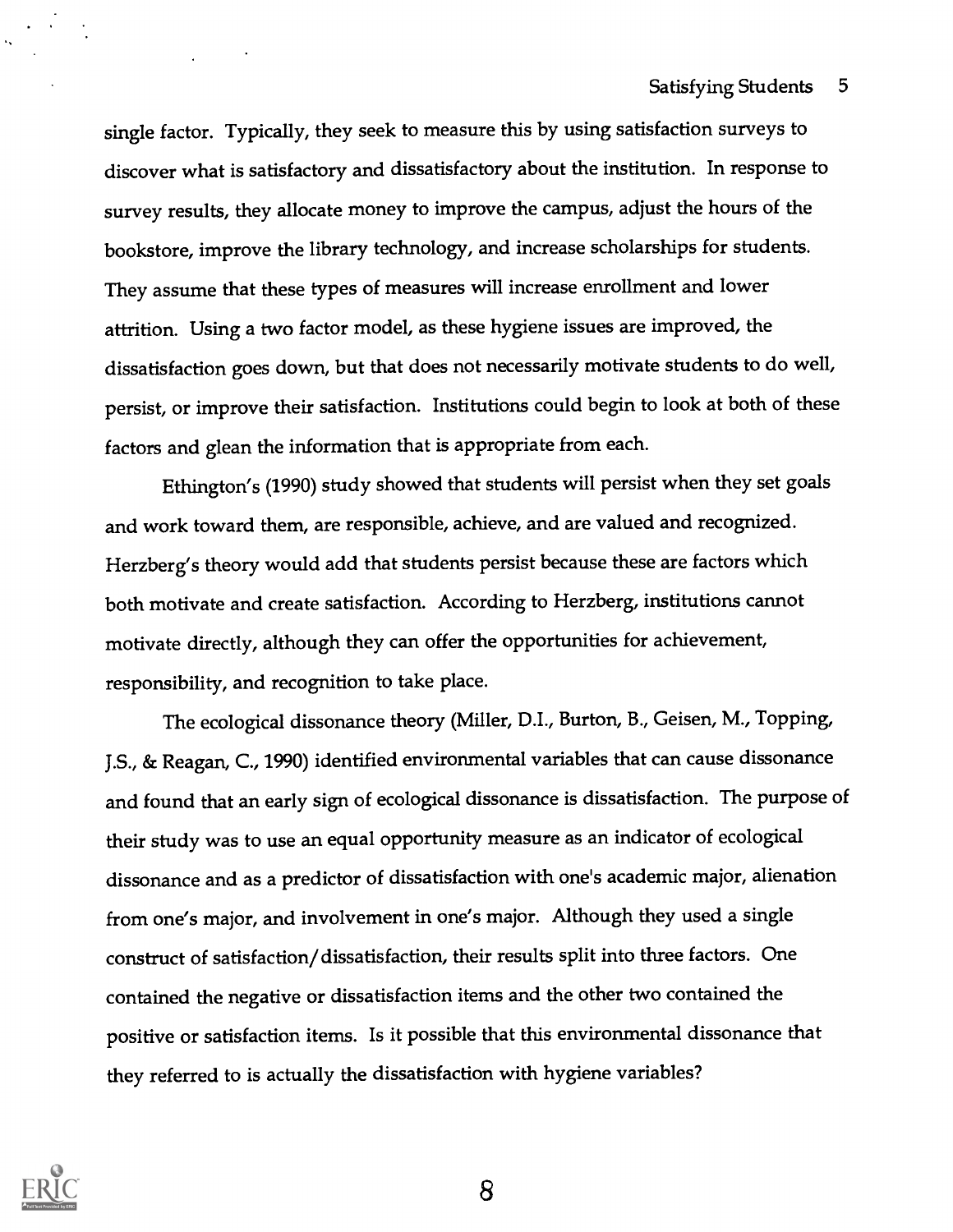### Satisfying Students 6

When listening to a presentation recently of a longitudinal study of student satisfaction (Bauer, 1997), the author expressed a mild quandary about some of the results. It seems that initial satisfaction surveys produced a list of items about which students were dissatisfied. The institution made efforts to address these items. On the next survey, students did not express dissatisfaction with these items anymore, and yet the level of satisfaction with the institution had not improved. The items that had been improved would fall under the category of hygiene. It is this type of curiosity that has led me to propose a study using the two factor theory of motivation/ satisfaction and hygiene/dissatisfaction.

#### Research Question

This study sought to investigate the possibility that satisfaction and dissatisfaction are not opposites. From a neutral standpoint, the initial question is "Are there differences in the way college students describe their satisfaction and dissatisfaction with their college experience?" Because this is investigative, a secondary question asks, "If there are differences, what are they?"

#### Conceptual Model

For purposes of this study, I define satisfaction as the expression of pleasure or pride with the college experience. I define dissatisfaction as the expression of malcontent and unhappiness with the college experience. This study did not use a conceptual framework as a structure by which to collect data. Categories were not created a priori, fitting the responses into those categories. Nor was a survey instrument used that was based on a two-factor model. But, this study does use a conceptual model to think through the descriptive results. This model utilizes Herzberg's two factor model for job satisfaction and motivation, transferring these concepts to a college student experience (Figure 1).

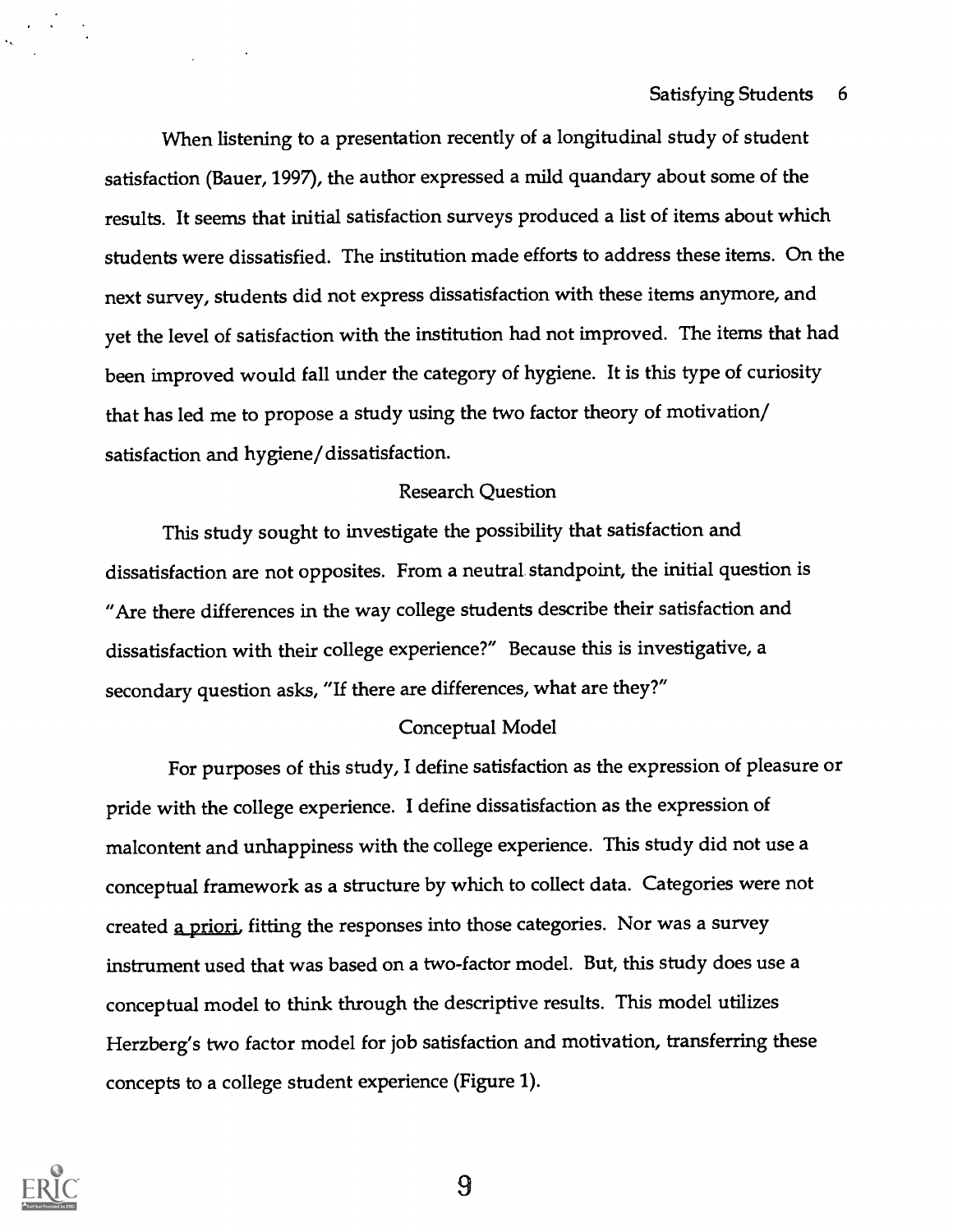Figure 1. Two Factor Model of Satisfaction and Dissatisfaction

MOTIVATORS personal achievement recognition connections responsibility advancement in competence psychological growth campus pride

**SATISFACTION** 

HYGIENE living conditions costs bureaucracy rules systems class related processes

DISSATISFACTION

## **Methods**

Using a theory that has only been examined in the realm of job satisfaction and motivation requires the transferability of the concept. Because of this, I chose to go back to Herzberg's initial study and replicate his data gathering methods. This is a qualitative, descriptive, pilot study conducted at a Research I institution in the Midwest using critical incidents methodology. This method asks participants to reflect on their college experiences, choose specific situations that serve as examples of circumstances that gave them satisfaction or dissatisfaction with their college experience, and then describe that situation so it is clear about what they are satisfied or dissatisfied.

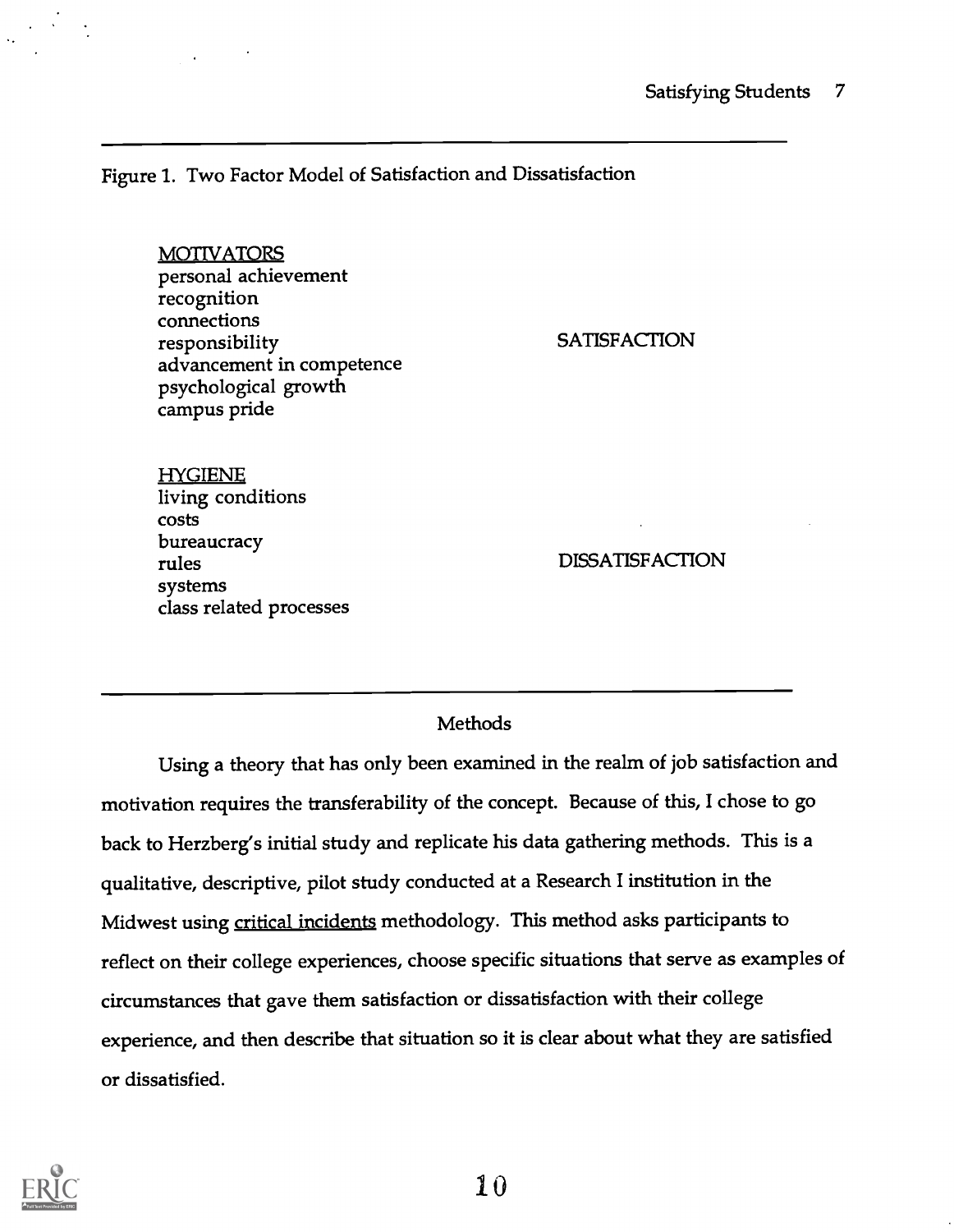Ţ

#### Sample

A sample of convenience was used for this initial study. In the spring of 1998, a total of thirty students were enlisted from an Introduction to Psychology class and some student employees. About half of the sample were first year students, and the other half was almost evenly distributed among sophomores, juniors, and seniors. I waited until the last week of the term to collect the data so that the first year students would have a complete year on campus upon which to reflect. A future collection of critical incidents is planned with a larger sample distributed across more of the upperclassmen.

#### Data Collection

Students were given six blank 3x5 cards and instructed to label three of them "Satisfaction" and the other three "Dissatisfaction". They were asked to use these cards to record specific incidents that illustrate their satisfaction or dissatisfaction with their college experience. Although this was vague, I did not give examples of what I wanted them to write because I did not want to lead them in any way. But I suggested that the satisfaction or dissatisfaction was with regard to the institution and their experience while attending college. The responses on these cards were totally anonymous and participants were assured that I would make no attempt to identify them. It was obvious by some of the responses that there were those who went off on their own type of reflection which resulted in five unusable responses.

#### Results

The results of this data collection are descriptive. The cards were divided and sorted into groupings and I used descriptive labels for each group that seemed to make sense (See Table 1). The satisfaction response seemed quite solidly connected around themes. The dissatisfaction groupings, however, were quite diverse.



11

 $\mathcal{L}^{(1)}$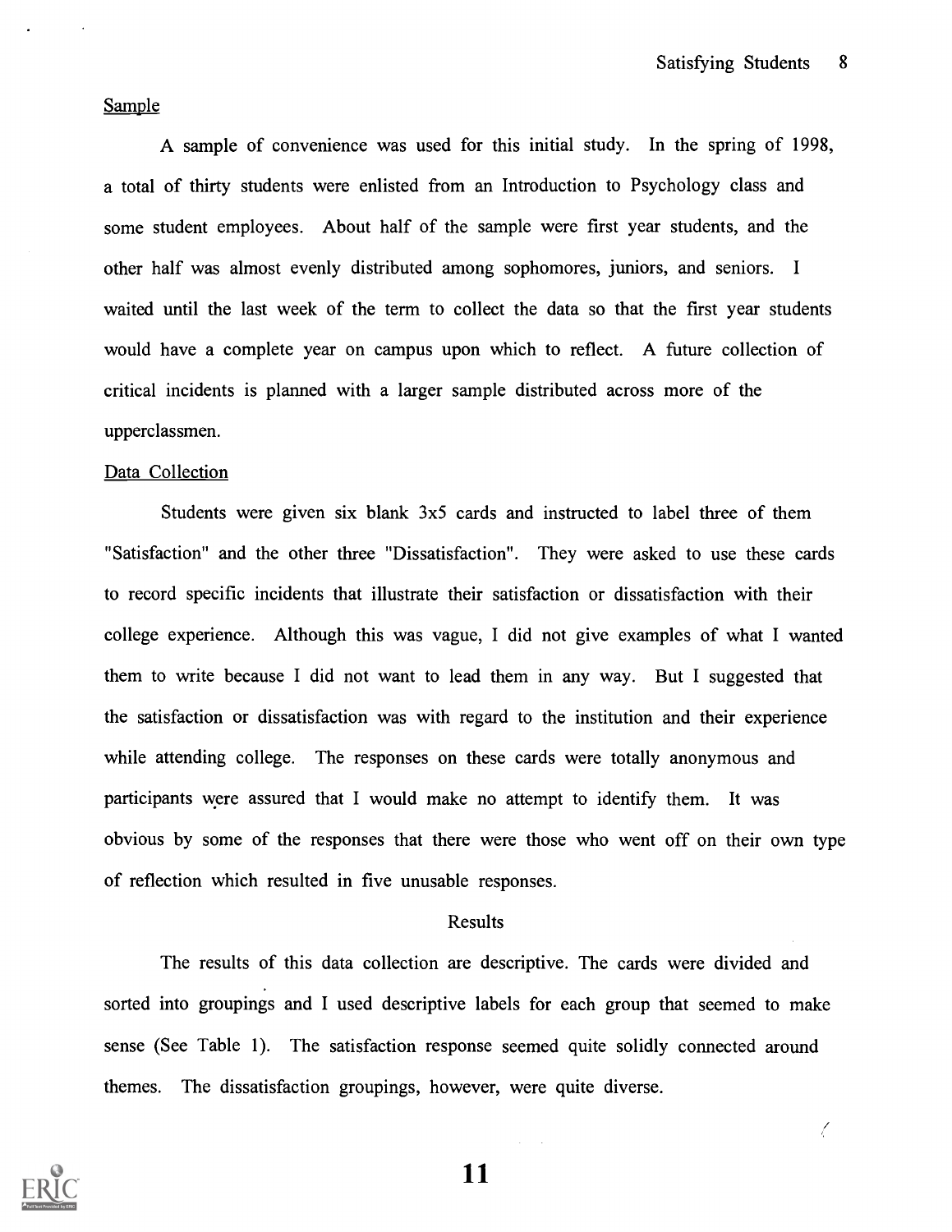## Table 1

 $\sim 10^{-1}$ 

 $\frac{1}{2}$  .

Types of Situations that Give Students Satisfaction and Dissatisfaction.

| Category                         | Satisfaction % | Dissatisfaction % |
|----------------------------------|----------------|-------------------|
| Helpful/Accommodating/Connecting | 42%            |                   |
| Co-Curricular Opportunities      | 14%            |                   |
| Campus Pride                     | 11%            | 6%                |
| <b>Campus Resources</b>          | 9%             | 2%                |
| People Opportunities             | 8%             |                   |
| Personal Achievement             | 6%             | 2%                |
| Convenience                      | 6%             | 16%               |
| <b>Personal Preferences</b>      | 2%             |                   |
| Responsiveness                   | 1%             | 4%                |
| Unfair/unreasonable              |                | 19%               |
| Housing                          |                | 13%               |
| Advising                         |                | 8%                |
| Bureaucracy                      |                | 7%                |
| Diversity Issues                 |                | 6%                |
| Costs                            |                | 4%                |
| <b>Library System</b>            |                | 4%                |
| <b>Sexism</b>                    |                | 1%                |
| Miscellaneous                    |                | 9%                |

 $N = 30$ 

Satisfaction: Total usable responses = 85 Dissatisfaction: Total usable responses = 90



 $\bar{z}$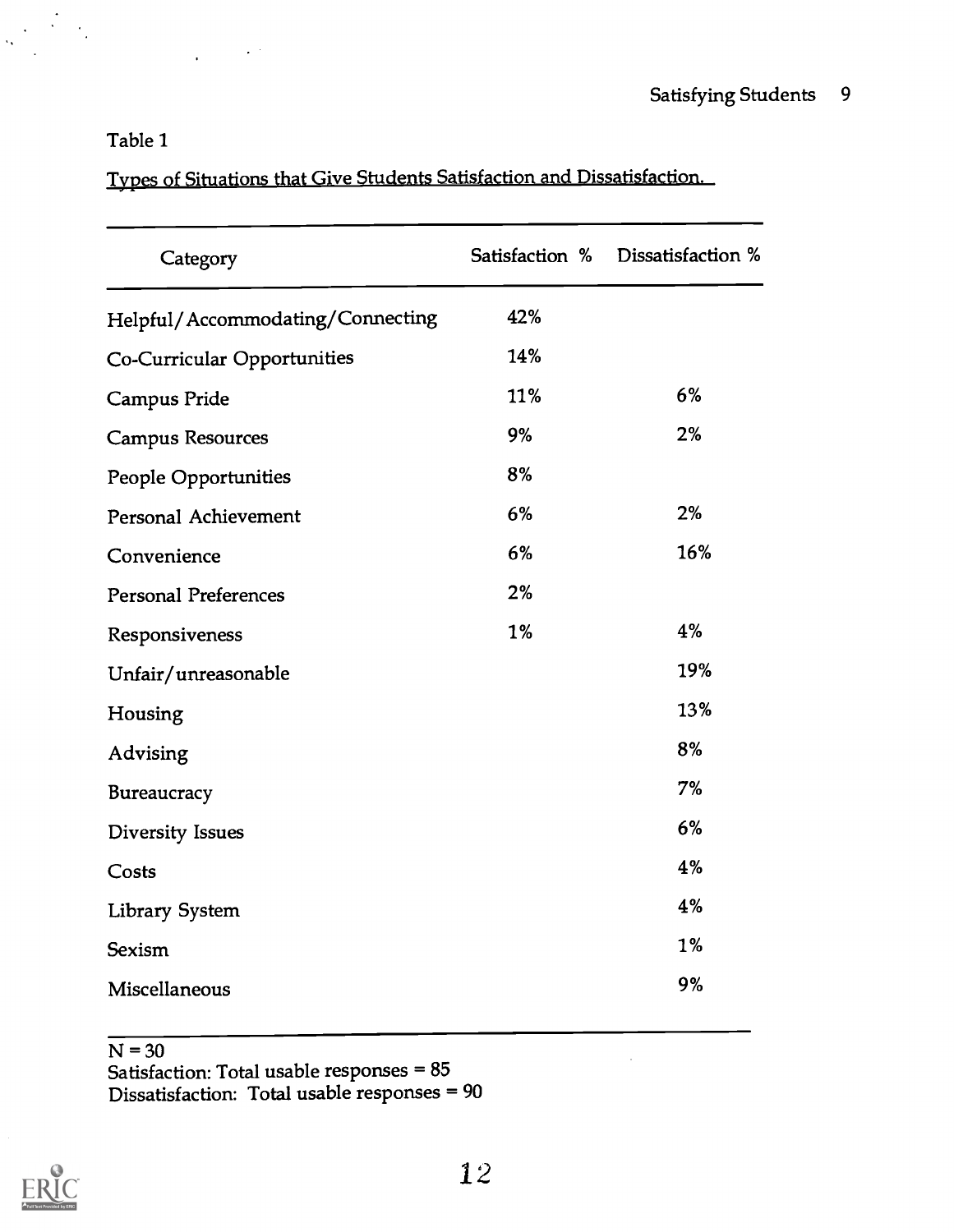Most of the categories are self-explanatory except the two categories that accounted for the greatest percent response. The largest group (42%) of satisfaction responses was labeled "Helpful/ Accommodating/Connecting". In this category, students described situations in which people took time to help and make things go well for them. They included professors, graduate student instructors, advisors, and staff that made a difference for students because they were accommodating, understanding, engaging or challenging in their teaching style, and basically connected with students because of their willingness to take time for them.

A group labeled "Unfair/Unreasonable" contained 19% of the dissatisfaction responses. In this category, students described situations in which professors and graduate student instructors were unreasonable in their expectations regarding classroom procedures, class size or class schedule, and difficulty or length of assignments and testing, as well as quality of instruction.

#### Discussion

The results of this pilot study seem to suggest that there are differences in the way students describe their satisfaction and dissatisfaction. From Table 1, it is evident that although the responses describing satisfaction and dissatisfaction held some commonalities, a unique set of categories created the majority of the percent for each. When students expressed satisfaction in their college experience they referred to situations that seem to be qualitatively different from their expression of dissatisfaction. The things that gave them pleasure and pride centered around situations which Astin (1984) called <u>involvement</u>, Tinto (1987) called <u>integration</u>, and Pace (1990) called quality of effort. Contact with people was a predominant feature, but the situations contained more than just contact. Students wrote about valuable connections that involved people who took time for them. These situations also

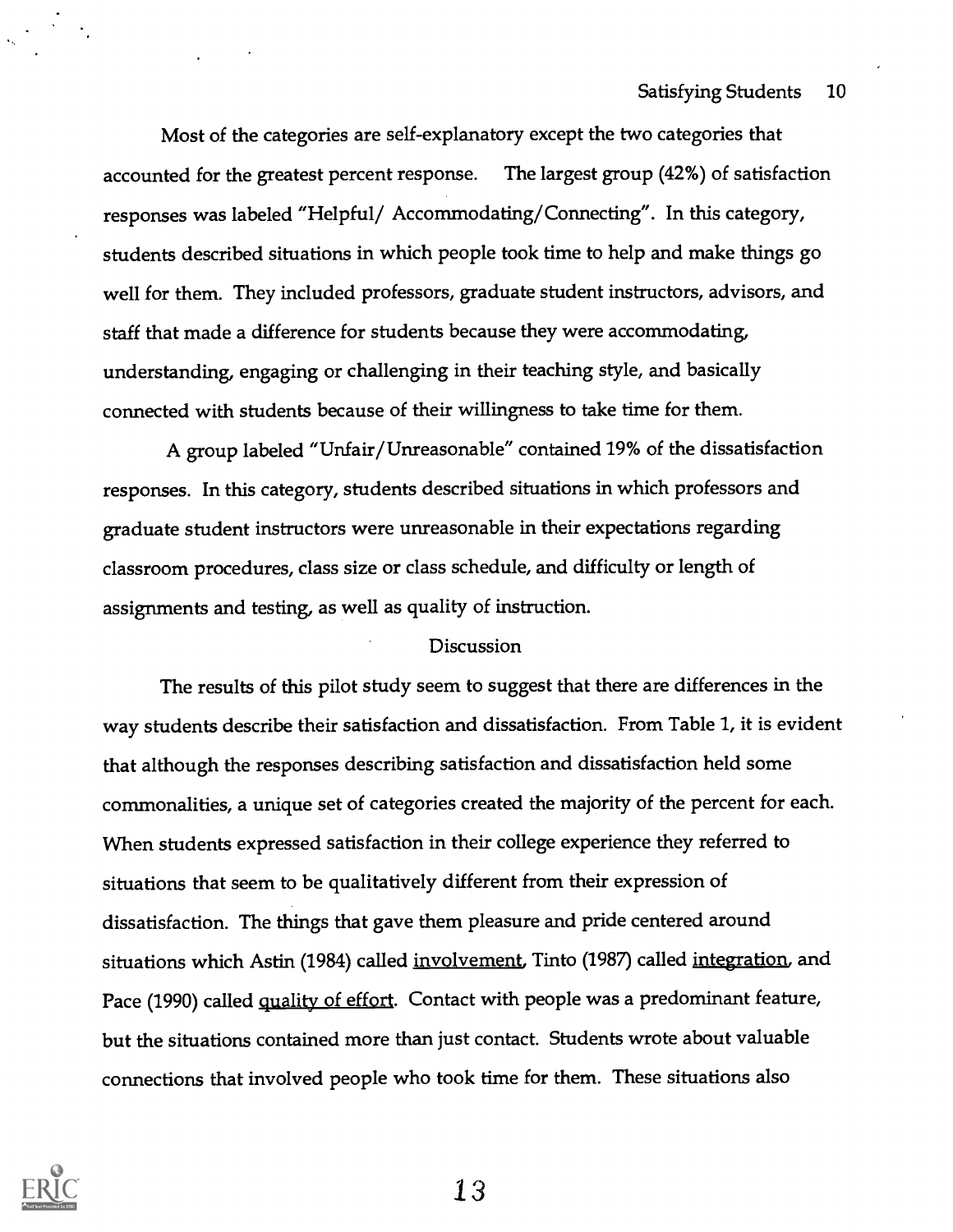showed a definite quality of involvement with university.

The response cards for dissatisfaction were very different. Students expressed displeasure and malcontent with a wide range of situations that, in their opinion, disrupted their ability to live comfortably, be treated fairly, and maneuver successfully through the "bureaucratic" academic and university system. Although a few of these situations included people, the focus was mostly on the barrier which they caused.

These results suggest the possibility of two factors. While this information alone provides no conclusive answers, it opens a discussion and calls for further study. The discussion that this raises surrounds the way in which institutions respond to student dissatisfaction. Based on the assumption that satisfied student do well and persist, institutions want to know what will increase students' satisfaction.

According to this two-factor model, making efforts to decrease dissatisfaction is important and may be necessary for students to be able to take full advantage of their college experience, but this only satisfies half of the equation for satisfaction. This model would suggest that students need to have their basic living and student related needs met first, and then if the institution creates an environment that provides opportunity for involvement, integration, and connection, then students will express satisfaction. Acknowledging that this study did not pursue the relationship between motivation and satisfaction, future studies might investigate this area to maximize the institution's ability to develop a culture that nurtures intrinsic motivation.

At the very least, these data can increase the awareness of institutional researchers regarding expectations surrounding issues of satisfaction and dissatisfaction. The ability of an institution to respond effectively to students is important. Understanding the ways in which students might attribute their

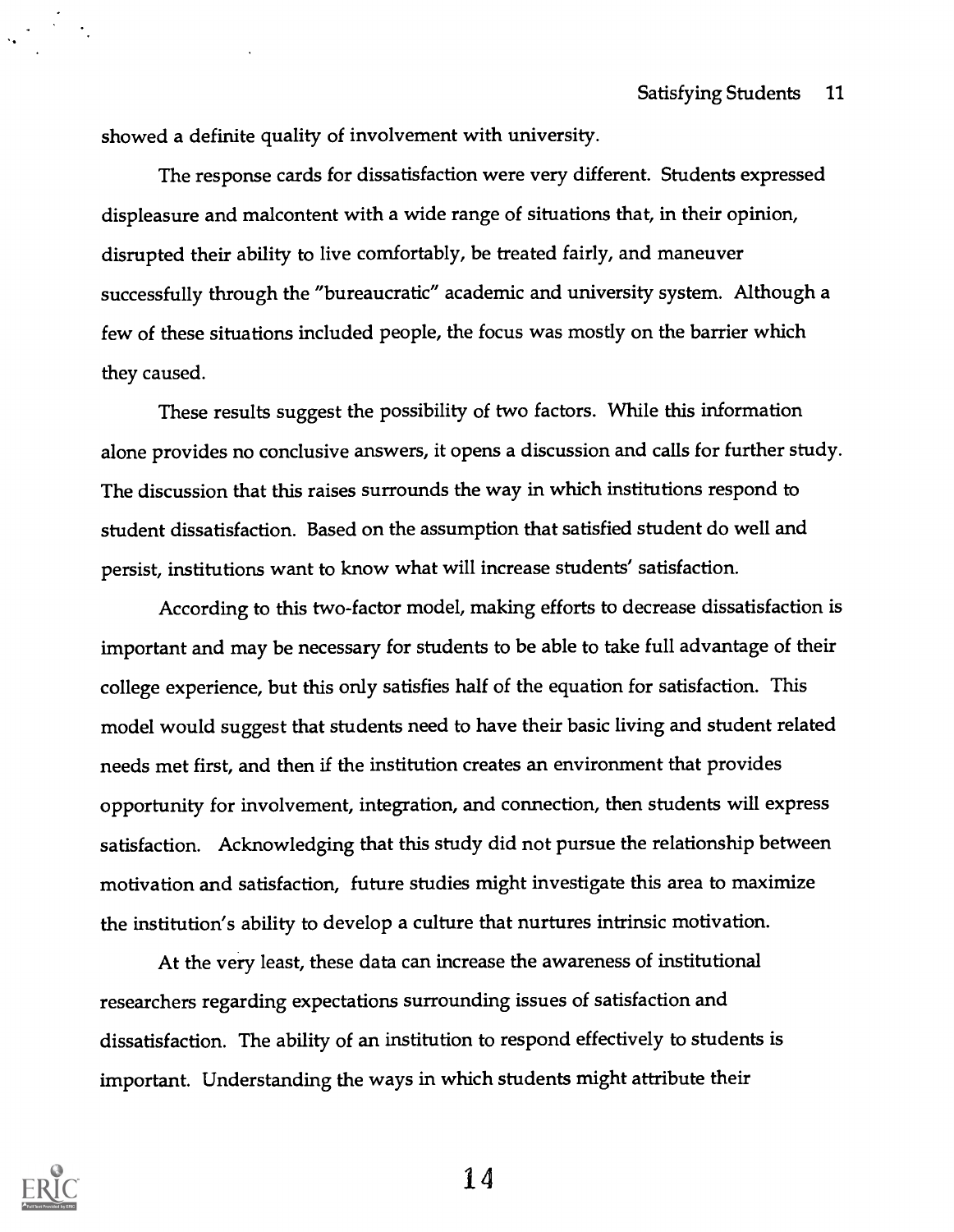satisfaction differently from dissatisfaction could be beneficial. Keeping these thoughts of a two constructs close at hand might assist to explain other results also. If the hygiene factors are necessary, then perhaps they need to considered at the same time as institutions create programs to help integrate and motivate students.

### Limitations

The limitations of this study include Herzberg's research itself. Critics cite research methodological failings as well as disregard for alternative explanations among a variety of other reasons as flaws in Herzberg's studies. (House & Wigdor as cited in Northcraft & Neale, 1990, pg 141). In an effort to address some of Herzberg's critics, I do not maintain that these results might not be explained by other theories, but I do intend to throw this model into the "ring" of possible explanations. Another limitation of this study is the small, pilot study sample size and the use of only one rater. Any future work in this area must include multiple raters, a larger sample, and perhaps multiple institutions.

#### Conclusions

This study asks more questions than it was designed to answer because it was intended to raise issues and begin discussion regarding student satisfaction and motivation. It can potentially affect the way institutions approach these issues and may assist in better understanding the relationships between student satisfaction and dissatisfaction. In addition, it provides a helpful model for reviewing the information that exists in data files at all colleges and universities.

The descriptive results from this pilot study support further investigation. "Do satisfaction and dissatisfaction have separate determinants?" In subsequent research, consideration must be given to researching the unique determinants and outcomes of each factor as well as further definition of these constructs.

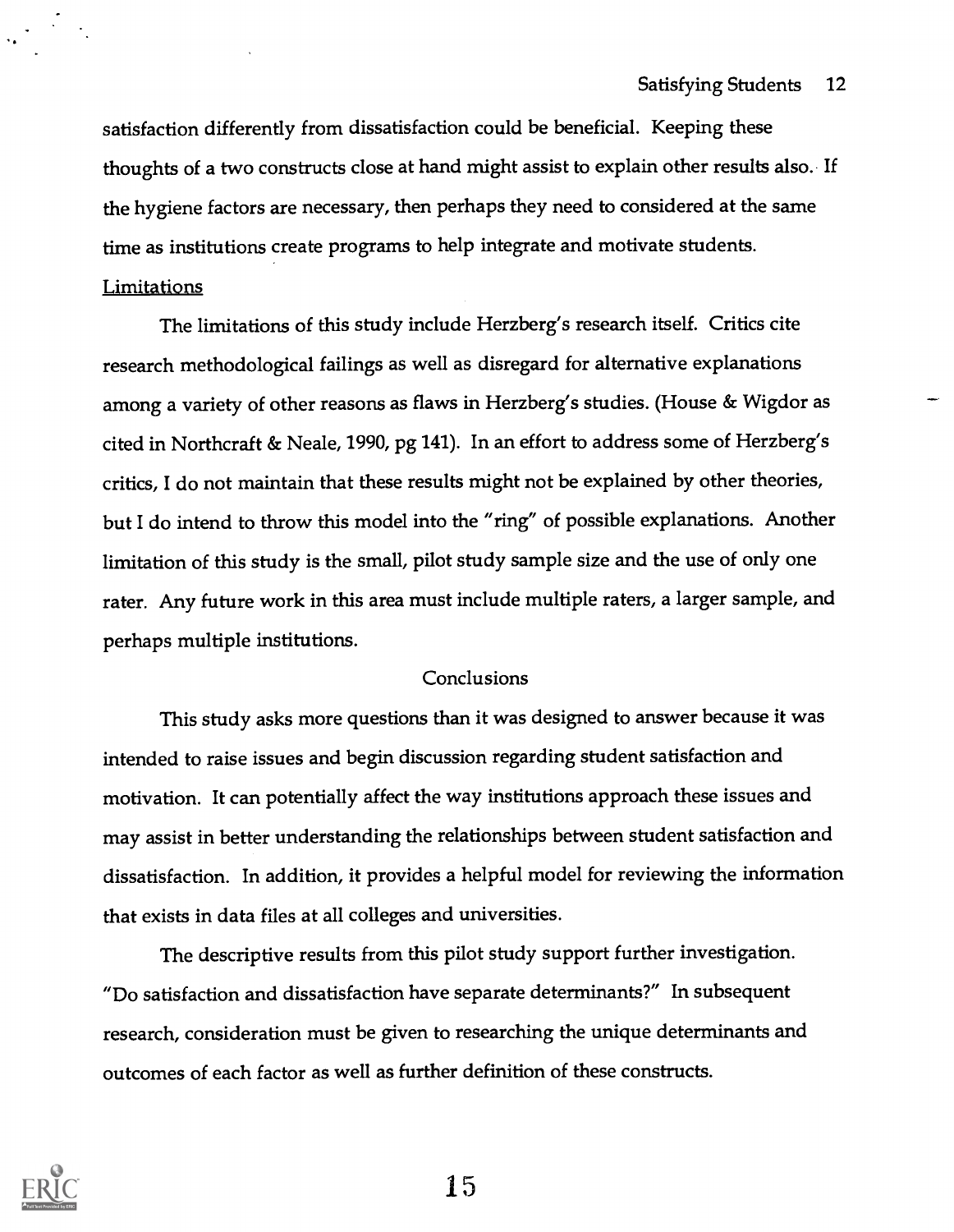### References

Astin, A. W. (1984). Student involvement: A developmental theory for higher education. Journal of College Student Personnel, 25(4), 297-308.

Bauer, K.W. (1997). The university of delaware longitudinal study of academic and personal development: summary of findings through senior years, fall 1993 through spring 1997 Proceedings of the North East Association for Institutional Research 24th Annual Conference. Hartford, Connecticut

Cabrera, A.F., Casteneda, M.B., Nora, A., & Hengstler, D. (1992, Mar/Apr). The convergence between two theories of college persistence. **Journal of Higher** Education. 63(2), 143-164.

Christie, N.G., & Dinham S.M. (1991). Institutional and external influences on social integration in the freshman year. Journal of Higher Education. 62(4), 412-436.

Ethington, C.A. (1990). A psychological model of student persistence. Research in Higher Education, 31, 279-293.

Herzberg, F. (1984, November, 12). Mystery systems shape loyalties. Industry Week, 233, 100-103.

Herzberg, F. (1984, Dec 10). Seeking answers that motivate. Industry Week, 223, 49-51.

Herzberg, F. (1985, November, 11). Where is the passion.....and the other elements of innovation? Industry Week, 227, 37-40.

Herzberg, F. (1987). One more time: How do you motivate employees? Harvard Business Review, 65, 109-120.

Herzberg, F. (1987, July,13). Overcoming the betrayals of the '80s. Industry Week, 234. 38-42.

Herzberg, F. (1987, September,21). Workers' needs: The same around the

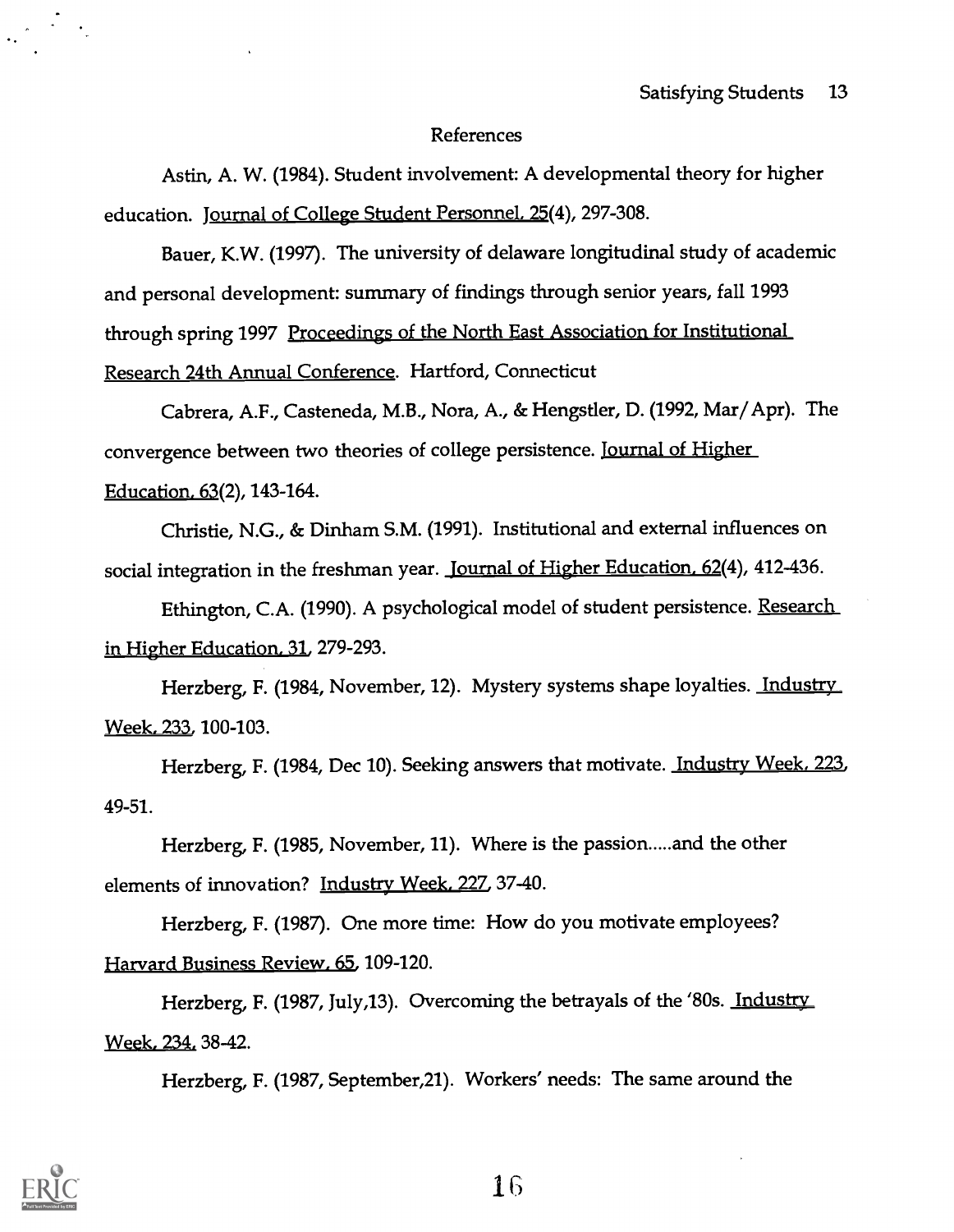world. Industry Week, 234, 29-31.

Kaufman, M.A., & Creamer, D.G.(1991). Influences of student goals for college on freshmen year quality of effort & growth. Journal of College Student Development, 32, 197-206.

Krotseng, M.V. (1992). Predicting persistence from the student adaption to college questionnaire: Early warning or siren song? Research in Higher Education, 33, 99-111.

Miller, D.I., Burton, B., Geisen, M., Topping, J.S., & Reagan, C. (1990). Ecological dissonance theory and criterion validity of the hooper equal opportunity measure. Psychological Reports, 66, 1155-1158.

Northcraft, G.B., & Neale, M.A. (1990). Organizational behavior: A management challenge. Chicago: The Dryden Press.

Pace, C.R. (1990). College Student Experiences Questionnaire. Indianapolis: CSEQ Research and Distribution Center at Indiana University.

Pascarella, E.T. & Terenzini, P.T. (1991). How College Affects Students. San Francisco: Jossey-Bass.

Tinto, V. (1987). Leaving college: Rethinking the causes and cures of student attrition. Chicago: The University of Chicago Press.